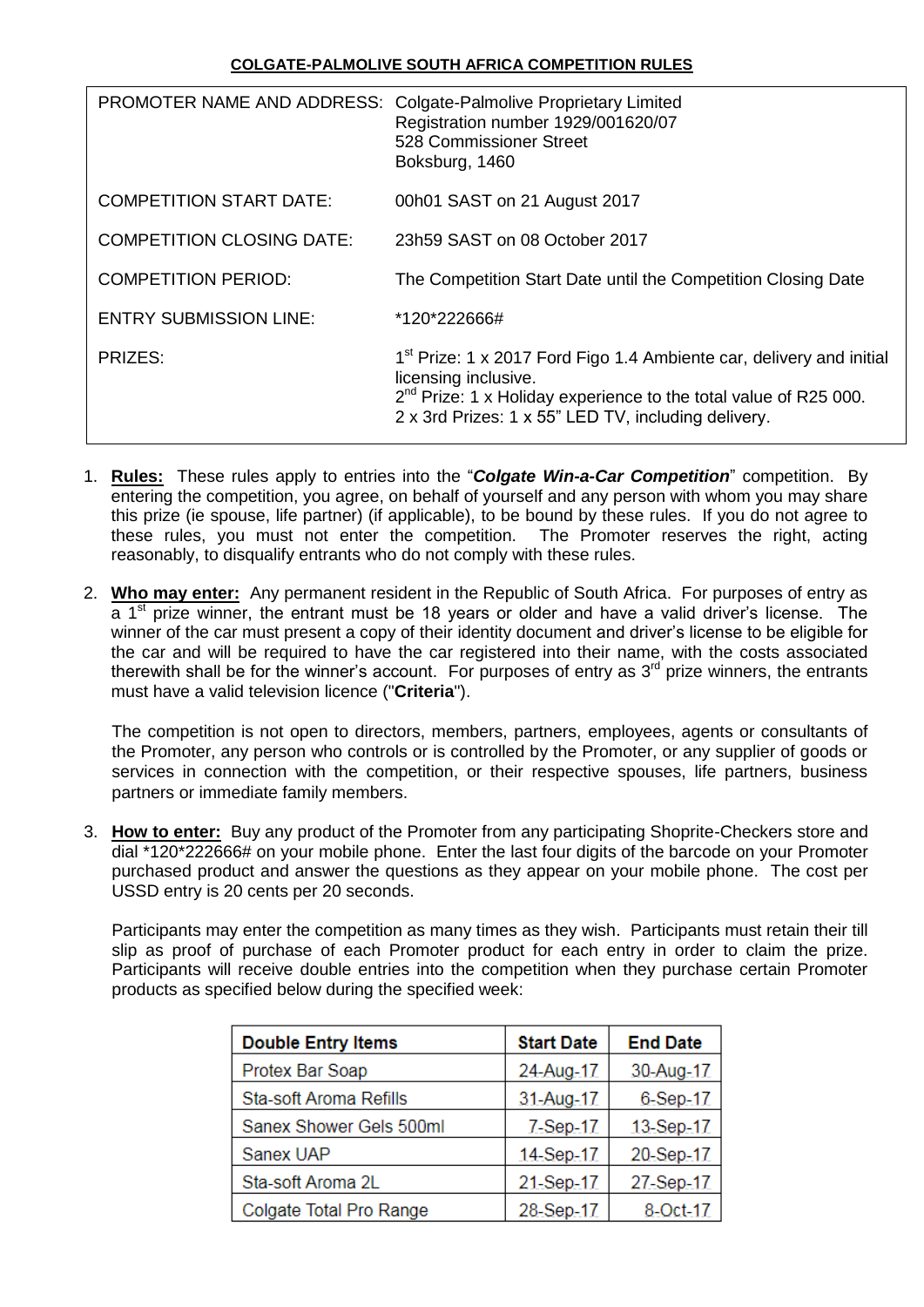## **COLGATE-PALMOLIVE SOUTH AFRICA COMPETITION RULES**

As far as the law allows, all entries are treated as being entered into the competition at the time of receipt by the Promoter. It is your responsibility to ensure that your entry is received by us during the Competition Period indicated above. Any entries which are not received timeously will not be eligible to participate, regardless of the reason for the late entry. The Promoter and its affiliates are not responsible for any entries which are not received by it, regardless of the cause for non-receipt. The Promoter and its affiliates are not responsible for any problems or technical malfunction of any telephone or mobile network, computer system, server, or provider which may have hindered entry into this competition.

4. **Draw:** All participants will be entered into a draw and will be randomly selected by Colonyhq (Proprietary) Limited ("Colony"), their auditors and the Promoter's legal representative. The draw will take place on Monday 09 October 2017. ("**Provisional Winners**").

The Provisional Winners will be contacted telephonically by no later than 7 days after the date on which they were selected pursuant to the draw. The Promoter will attempt to make contact with the Provisional Winner at least three times, but if the Promoter is unable to contact the Provisional Winner on the third attempt, the Provisional Winner will forfeit his/her prize and the Promoter reserves the right to select a new Provisional Winner who shall be the runner up from the Participants.

The Provisional Winners will be required to provide the Promoter with any such information as may be required by the Promoter, including without limitation, certified copies of identity documents, driver"s licences, television licences, in order to verify and assess that the Provisional Winner satisfies the Criteria. The Promoter reserves the right, at its sole discretion, to disqualify the Provisional Winners if, based on the information submitted, the Provisional Winners do not satisfy the Criteria or the information submitted is fraudulent or inconsistent with the information previously submitted.

- 5. **Winner Selection:** The Promoter will assess the documents submitted in order to verify the accuracy of the information provided and confirm that the Provisional Winners satisfy the Criteria. Upon satisfaction that the Provisional Winners have provided accurate information and the Provisional Winners satisfy the Criteria, the Provisional Winners will be awarded the relevant prize for which they qualify for ("**Confirmed Winners**").
	- 6. **Winner Announcement**: The Confirmed Winners will be announced on the Promoter's Facebook Page being <https://www.facebook.com/ColgateSouthAfrica> ("**Facebook Page**") from 09 October 2017.
- 7. **Prize:** The prize described above will be provided by the Promoter to the Confirmed Winners.

The prize does not include any other costs or expenses relating to the prize or the enjoyment of the prize not expressly specified in these rules. Unless stated or intended by the Promoter, there is no cash or other alternative to the prizes in whole or in part. The Prize is not transferable.

*The paragraph above has important legal consequences for you. In this paragraph:*

- *various costs, losses, damages, expenses and taxes that are not included in the prize are set out;*
- *the responsibilities and liability of the Promoter are excluded or limited; and*
- *the winner takes on various responsibilities and liability.*

*By entering the competition, you agree to these limits and exclusions from the prize. You also agree that if you are the winner, then you will have the responsibilities and liability listed in this paragraph.*

You may not win the prize if it is unlawful in any way for the Promoter to supply this prize to you. If you do win such prize, and it is unlawful for the Promoter to award it to you (for whatever reason), the prize will be forfeited.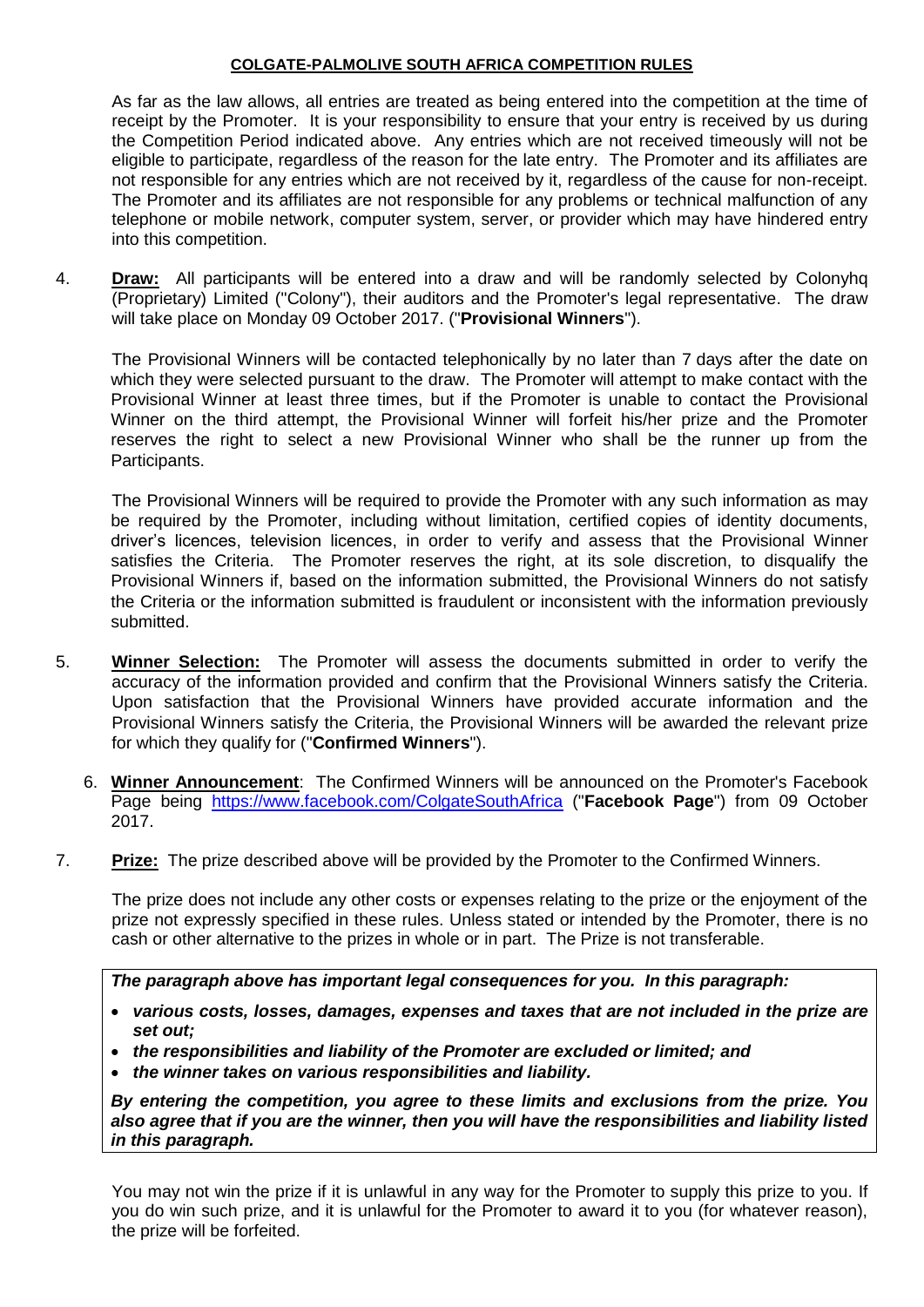## **COLGATE-PALMOLIVE SOUTH AFRICA COMPETITION RULES**

- 8. **Payment of Prize**: As may be applicable, the Promoter shall use its own discretion in respect of the payment of the prize.
- 9. **Publicity:** The Confirmed Winners will participate in all required publicity, including any presentation ceremony and any other promotional purpose required by the Promoter after the Competition Closing Date. Each Confirmed Winner has the right to decline this by notifying the Promoter.
- 10. **Mobile Entry Prizes:** There are also airtime **or** data prizes each worth R35.00 **or** 100MB to be won:
	- Winners of each of the aforementioned airtime **or** data prizes will receive a notification confirming that they have won, on entering their cellular phone number via an SMS. Airtime **or** data Prizes may only be redeemed by PRE-PAID account holders only. Winners with contract accounts can transfer the Airtime **or** data Prize to any other Pre-Paid number of their choice;
	- Airtime **or** data is available for the following Networks Vodacom, MTN, Cell C, Virgin Mobile and Telkom Mobile; and
	- an SMS with the airtime **or** data voucher will be sent to the cellular phone number used to enter the competition.
- 11. **Personal information**: By entering the competition, you consent to the collection, use, storage, disclosure and processing of your personal information by the Promoter for a reasonable period for the purposes of administering the competition, providing the prize and other activities as contemplated in these rules. The types of personal information that the Promoter may collect includes information necessary for its legitimate business interests and the categories of personal information identified in relevant data protection laws in South Africa. This may include your name, identity number, e-mail, physical and postal addresses, contact information, and other information you provide when entering and participating in the competition.

The Promoter may use your personal information:

- (i) to update the Promoter's existing records;
- (ii) for the purpose of administering customer relations; and
- (iii) to make information available on future competitions or promotions which the Promoter may conduct.

Your personal information will also be collected, used, stored, disclosed and processed in accordance with the Promoter's Privacy Policy which is accessible at [www.colgate.co.za.](http://www.colgate.co.za/)

- 12. **Promoter's Decision**: The decision of the Promoter in all matters is final and binding on you and no correspondence will be entered into.
	- 13. **Cancellation and amendment**: The Promoter reserves the right, acting reasonably, to cancel or amend the competition and draw date due to events or circumstances arising beyond its control which prevent the Promoter from conducting the competition as intended. You are entitled to withdraw from the competition if you do not agree with any amendments made by the Promoter. As far as the law allows, if the Promoter cancels the competition or amends these rules, you will have no claim against the Promoter.